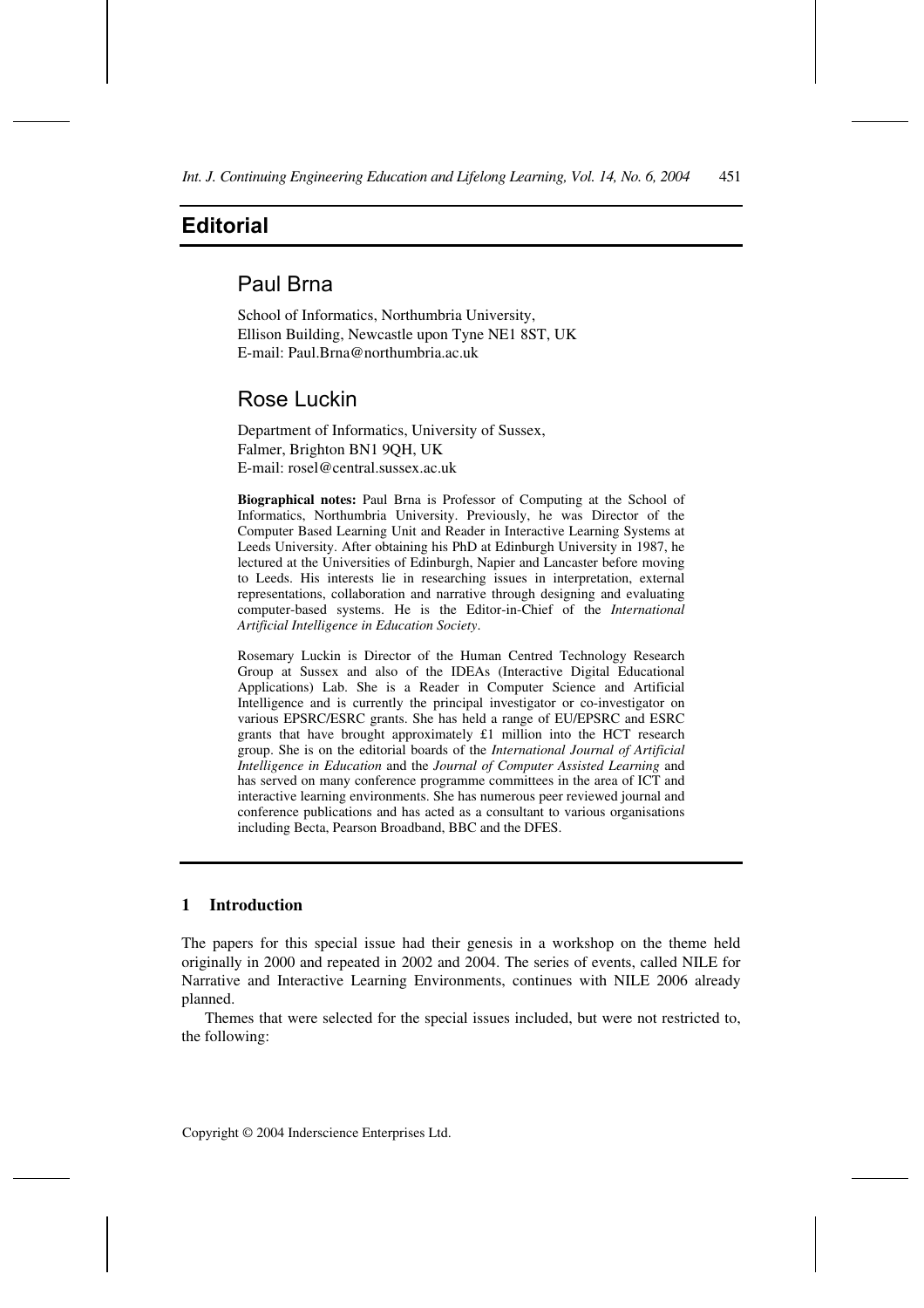#### 452 *P. Brna and R. Luckin*

### *How are narrative aspects of the learning environment incorporated into the learning experience?*

We know that the development of a narrative by a learner and the learning that takes place have an important relationship. We need to continue to ask questions about our progress at understanding this connection, and it is heartening to see general interest in this issue. Allied to this is the question about how we might utilise this understanding in interactive learning environments. For example, deriving a better connection between the 'designed in' storylines and the levels of engagement and learning attained by different learners. Marshall, Rogers and Scaife examine the ways in which children interact with an environment with an 'endless' narrative cycle – and generate their own personal responses while Louchart and Aylett are concerned with how narrative emerges from the interaction of learners with the environment.

### *How are the narrative aspects of the learning environment adapted to the learner?*

There is a serious problem deciding how to take into account the previous experiences, personal preferences, skills and abilities that learners have. We have quite limited achievements within the area of interactive learning environments so what are the effective ways of manipulating the narrative experience itself? What kinds of explicit (and implicit) models of the learner are useful? What kinds of adaptation would be appropriate?.

In this special issue, only Louchart and Aylett really approach the issue about adapting the environment to the learner through their concept of emergent narrative. They motivate their work in relation to VICTEC, a project aimed at helping children develop their understanding and skills at managing bullying.

In another, less direct way of addressing this issue, Waraich and Sharman outline their approach to the use of ideas about narrative in the design of learning environments. In their case, there is no explicit model of the learner. A 'model' of the learner is implicit in their notion of informant design since the design is always subject to questioning what the 'reader' would make of the experience. Such an implicit model can be inconsistent or even just plain wrong in that the designer has somehow failed to understand the issues faced by learners. However, the way to deal with this may well be to develop this narrative-based informant design approach.

#### *How do we take the affective aspects of narrative into account?*

With an interest in affective computing, and awareness of the ways in which people react in relation to interactions with agents, interfaces and stories, what can be done to support high quality emotional responses within a pedagogical context? How is the experience of supporting children's emotional development being utilised and what else can be learned from e.g. regular storytelling interactions between educators, carers and children? What ethical issues do we need to examine further?

These questions are broad and difficult ones. Ananny, Strohecker and Biddick provide a context in which we might be able to pursue such issues. Their work in a social arena encourages the development of personal narrative and the related development of personal identity within a communal context. Marshall, Rogers and Scaife provide a